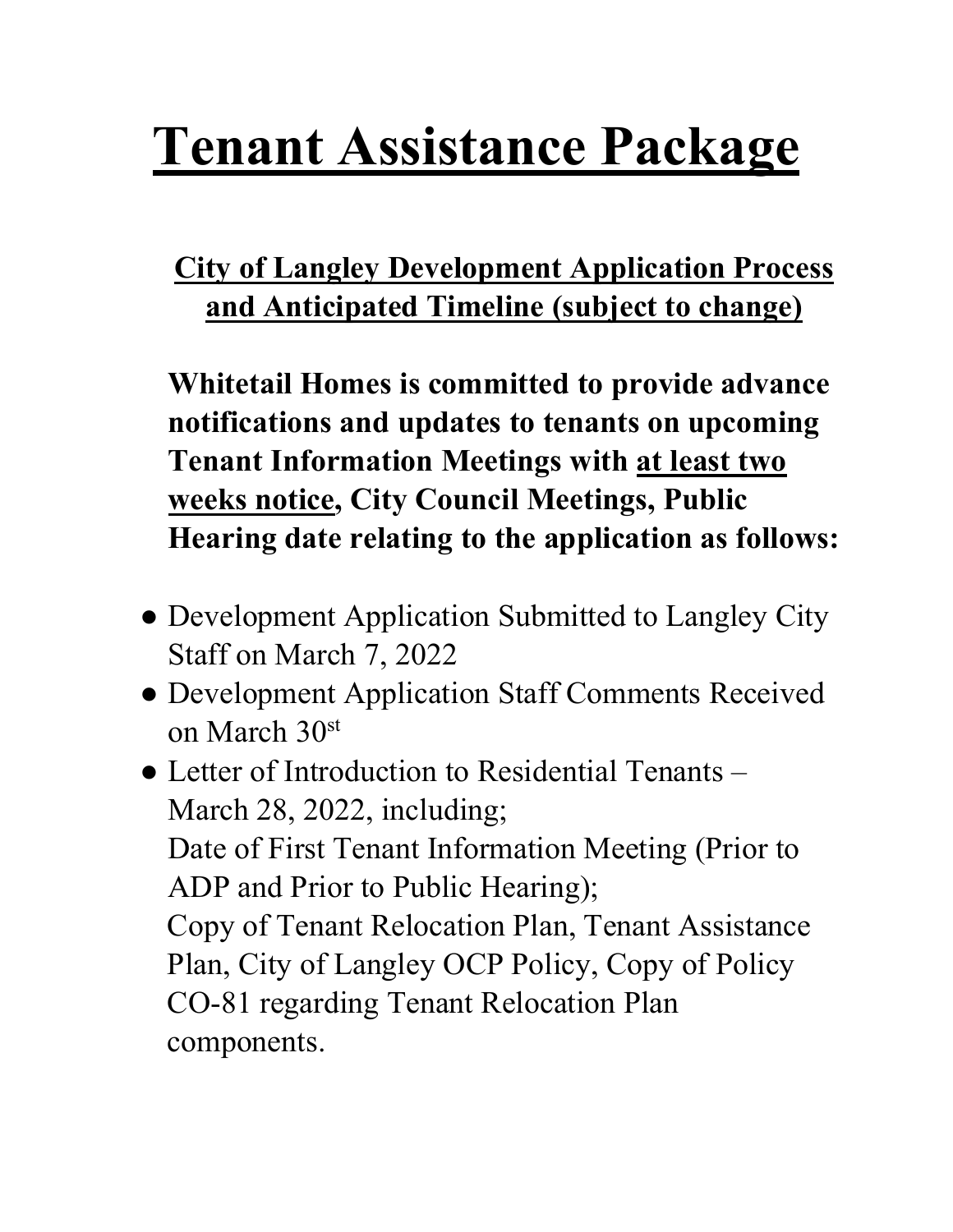- Public Information Meeting-April ?, 2022
- Advisory Design Panel May 11, 2022
- First and Second Reading May 30, 2022
- Second Tenant Information Meeting ?
- Public Hearing June 13, 2022
- Third Reading June 27, 2022
- Third Tenant Information Meeting (Following Third Reading): July ?, 2022
- Bylaw Adoption/D.P. Approval Subject to Executed Development Servicing Agreement
- Conditional Demolition Permit after Bylaw Adoption
- Fourth Tenant Information Meeting
- Notice to Vacate (4 Month Notice as per RTA)
- Tenants Vacated, Services Disconnected.
- Demolition Proceeds Spring 2024

Whitetail Homes has also created a website [https://whitetailhomes.ca/tenant-relocation](about:blank) to further enhance communication with tenants, including methods of contacting staff and City Council of concerns.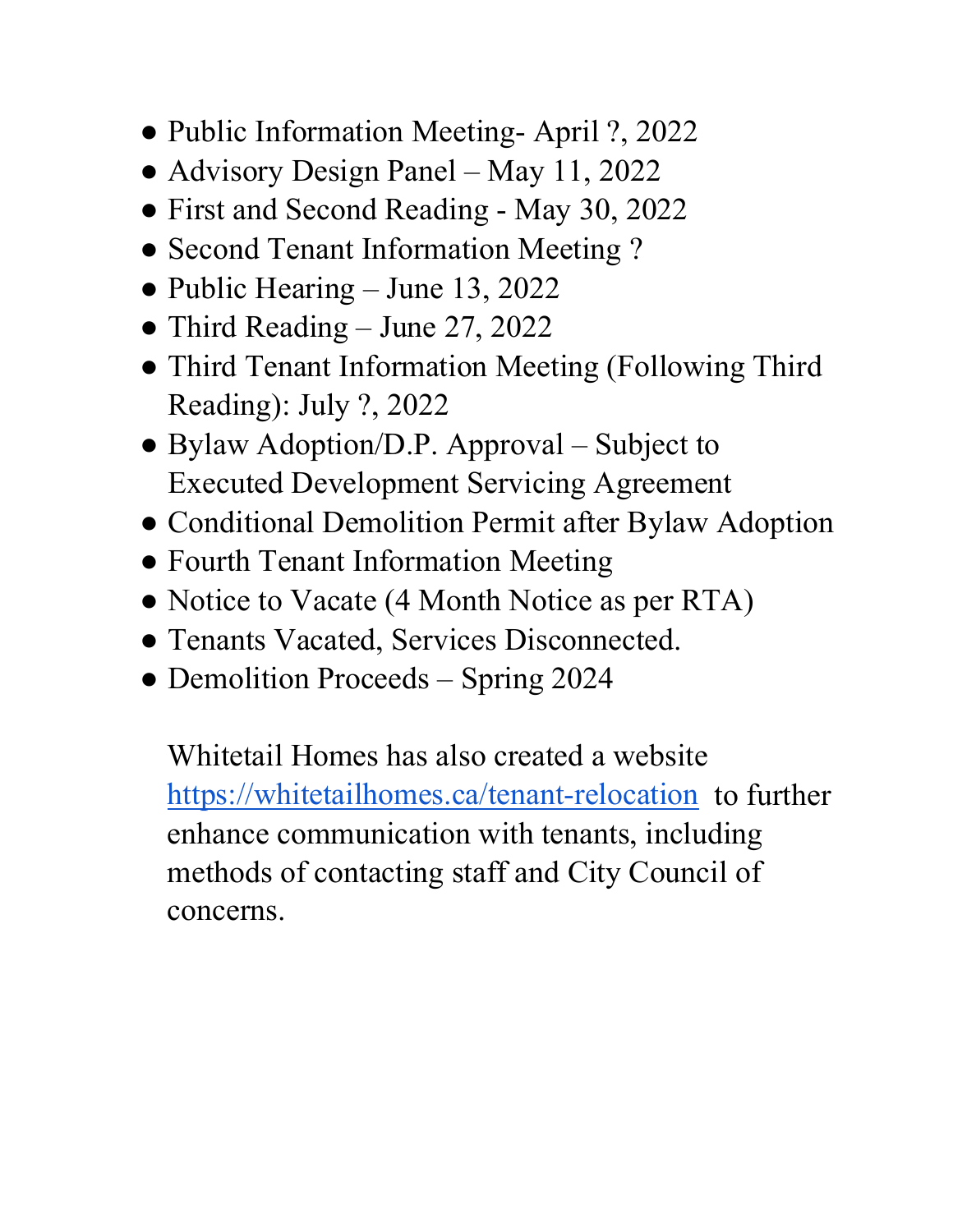**Contact information for Tenant Relocation Coordinator (TRC): Ryan Young, REMI Realty Inc., Unit 202, 8047-199 Street, Langley, BC, V2Y OE2, Telephone at 604-530-9944 or email at: [ryoung@remirealty.ca](about:blank)** 

# **Relocation Assistance:**

Whitetail Homes Ltd. through the Tenant Relocation Coordinator (TRC), shall provide assistance in finding alternative accommodations for displaced tenants as follows:

- a. Assistance in identifying a minimum of three comparable alternate accommodations which must be located in the City of Langley and/or Township of Langley, and/or City of Surrey, and one of which must be a purpose- built rental unit;
- b. Upon tenant request, identifying suitable accommodations in municipalities other than those identified above;
- c. Upon tenant request, assisting tenants to secure a new unit through contacting property managers on behalf of tenants, arranging viewing opportunities and providing references, and assist tenants with applications for rent supplements;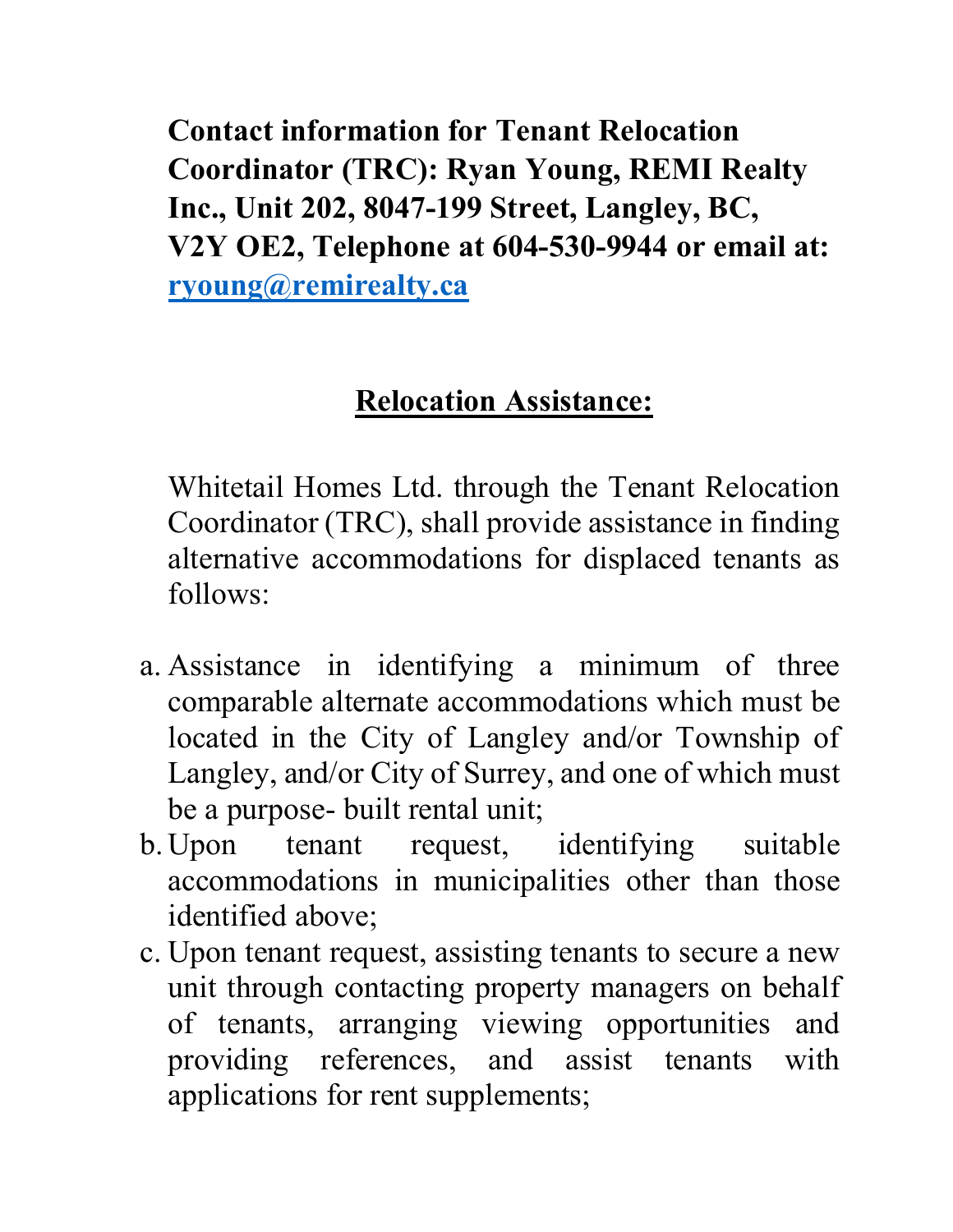- d. Maximum rents for alternate accommodations must be within 10% of CMHC rent average for the area; and
- e. Alternate accommodation options must meet the needs of the tenant (e.g., accessible units, family friendly and/or pet friendly, etc.)

# **Financial Compensation provided by Whitetail Homes Ltd. Based upon length of tenancy as follows:**

- Up to 5 years tenancy: 4 months notice (as per RTA) plus 2 months rent;
- 6 to 10 years tenancy: 4 months notice (as per RTA) plus 3 months rent;
- 11 to 15 years tenancy: 4 months notice (as per RTA) plus 4 months rent;
- 16 to 20 years tenancy: 4 months notice (as per RTA) plus 5 months rent;
- Over 20 years tenancy: 4 months notice (as per RTA) plus 6 months rent.

**Moving Expenses**: Whitetail Homes Ltd. shall pay up to \$750.00 for a one-bedroom unit, up to \$1,000.00 for a two-bedroom unit, and \$1,250.00 for a three-bedroom unit, for an insured moving company to relocate existing tenants into alternative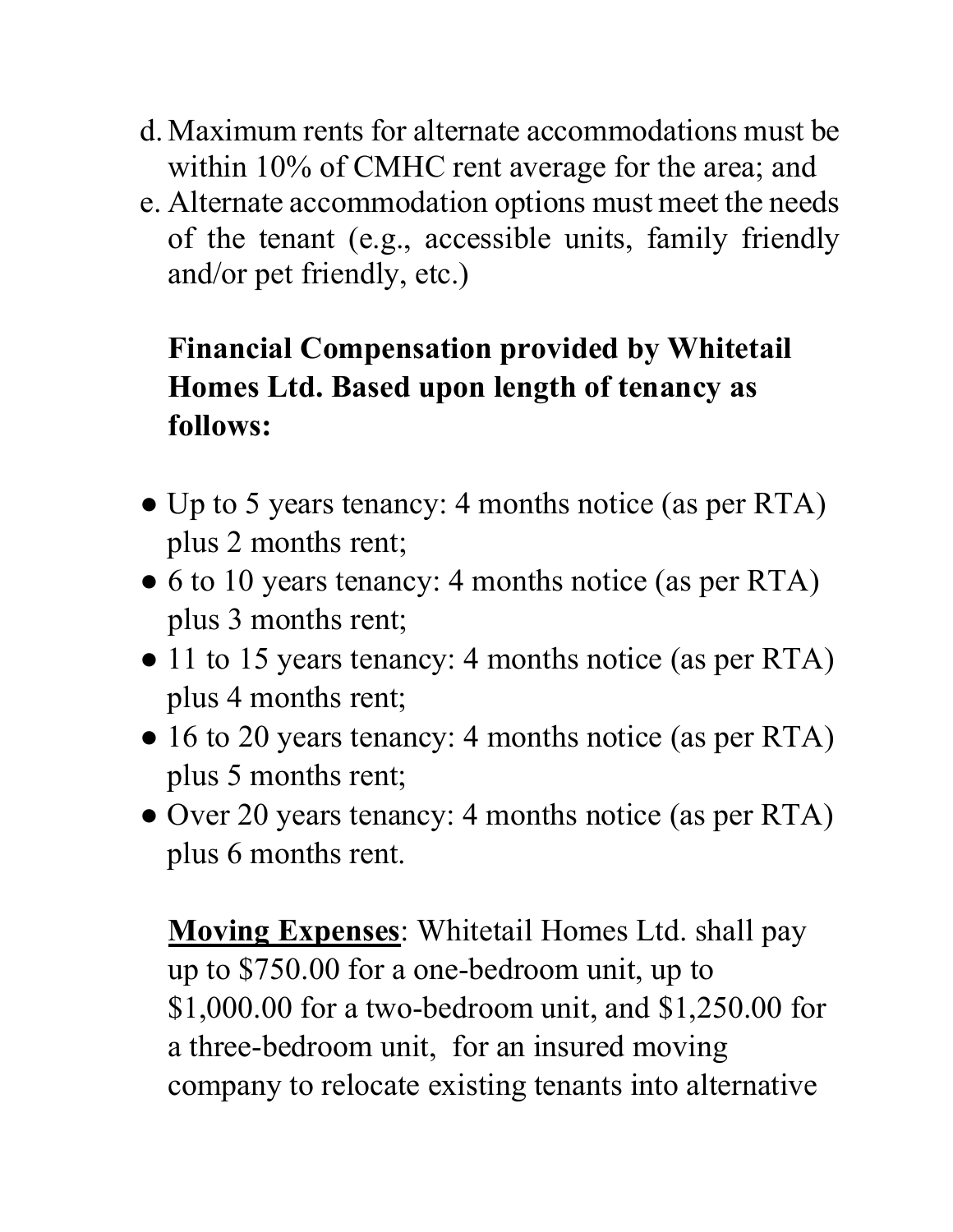accommodation, or provide an equivalent flat rate payment.

**First Right of Refusal**: Whitetail Homes Ltd. are proposing both strata titled tenure and rental units on the subject property, and will provide all displaced tenants returning a renters with a rent set at 10% below market rental rate. For tenants returning as purchasers, these tenants will be offered a 5% discount of the strata purchase price to qualified buyers purchasing a new unit in this development, or another Whitetail Homes development project.

**Vulnerable Tenants:** Whitetail Homes Ltd. is committed to providing additional support for vulnerable tenants in accordance with City Policy CO-81. This will be assessed on an individual basis as part of the Occupancy Report.

Vulnerable tenants are defined as those:

• with disabilities that have a recognized disability pension or are considered disabled for income tax purposes, and/or seniors aged 55 or older, as per BC Housing definitions;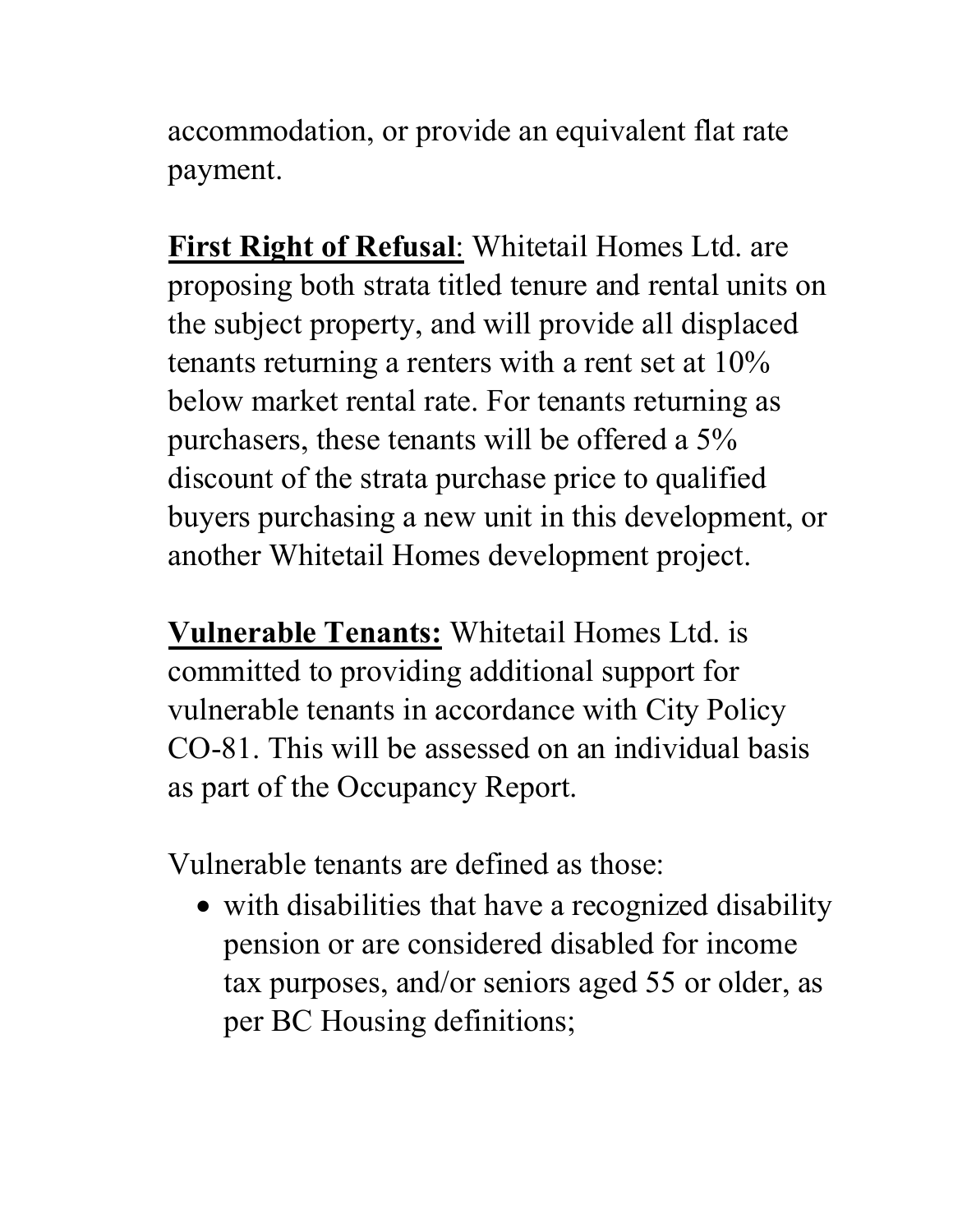- who qualify for deep subsidy and Rent Geared to Income (RGI) units, according to BC Housing eligibility criteria; and
- who are currently paying monthly rent that is equivalent to or less than average month rents for RGI units in the City.

The following financial compensation shall be provided to vulnerable tenants (this supersedes financial compensation noted above);

- If a vulnerable tenant is relocated to a nonmarket, subsidized unit: 4 months rent for tenants with tenancies up to 15 years, 5 month rent for 16-20 years, and 6 months rent for over 20 years; and
- If a vulnerable tenant is relocated to a rental unit that is not a non-market, subsidized unit: 6 months rent, regardless of tenancy length.

Additional relocation assistance for vulnerable tenants requires the TRC to:

• identify non-market, subsidized units as options for vulnerable tenants;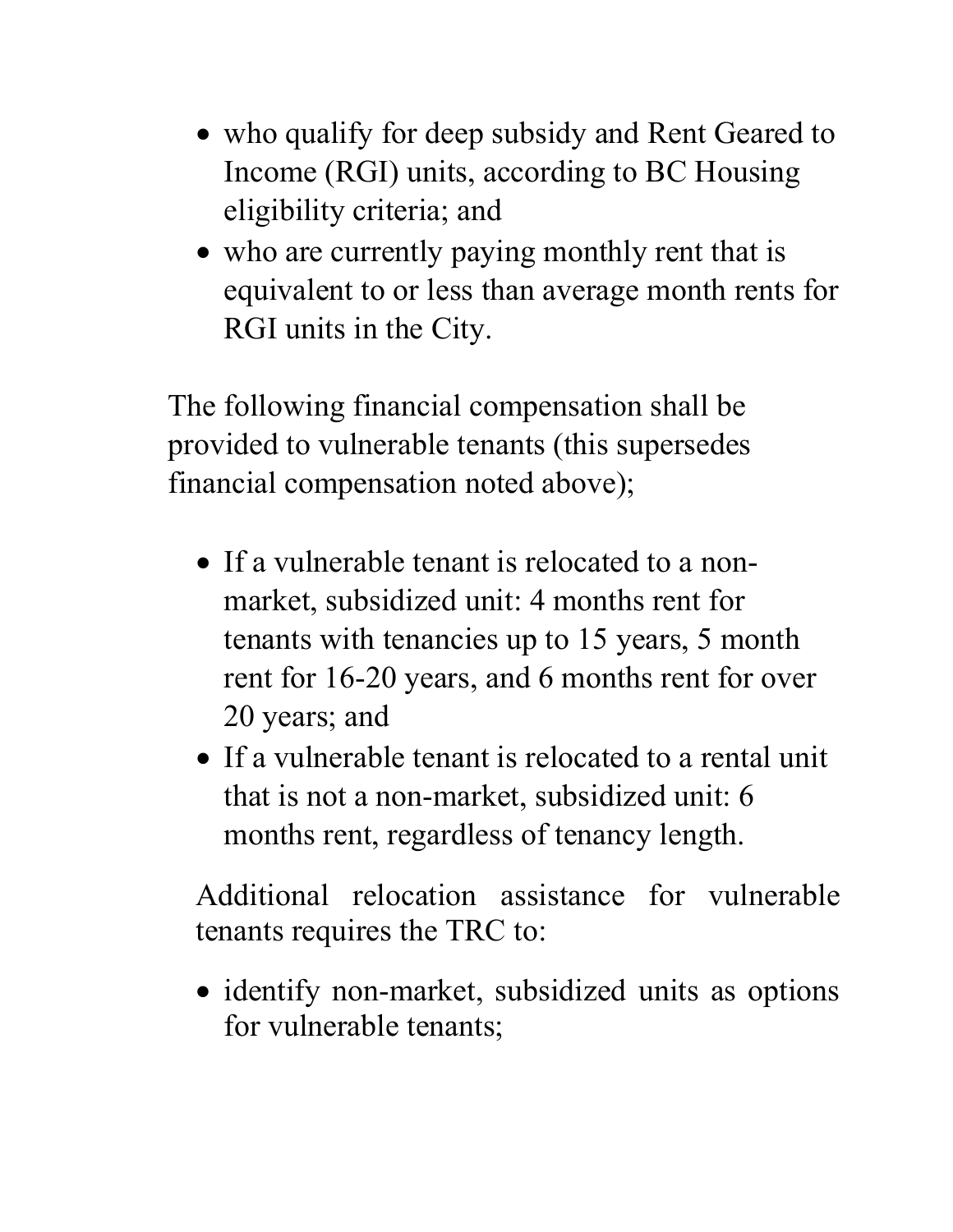- identify accessible unit options, including those that are also non-market, subsidized options, as required;
- work with non-profit/non-market housing providers to find accommodations for vulnerable tenants;
- assist vulnerable tenants in making arrangements to apply for, visit/view (including transportation costs) and acquire these units, including communicating with property managers on tenants' behalf to find units;
- assist with packing (manual assistance at no charge by movers working on behalf of the developer, or additional funding for movers); and
- assist vulnerable tenants in applying for rent supplements, as required;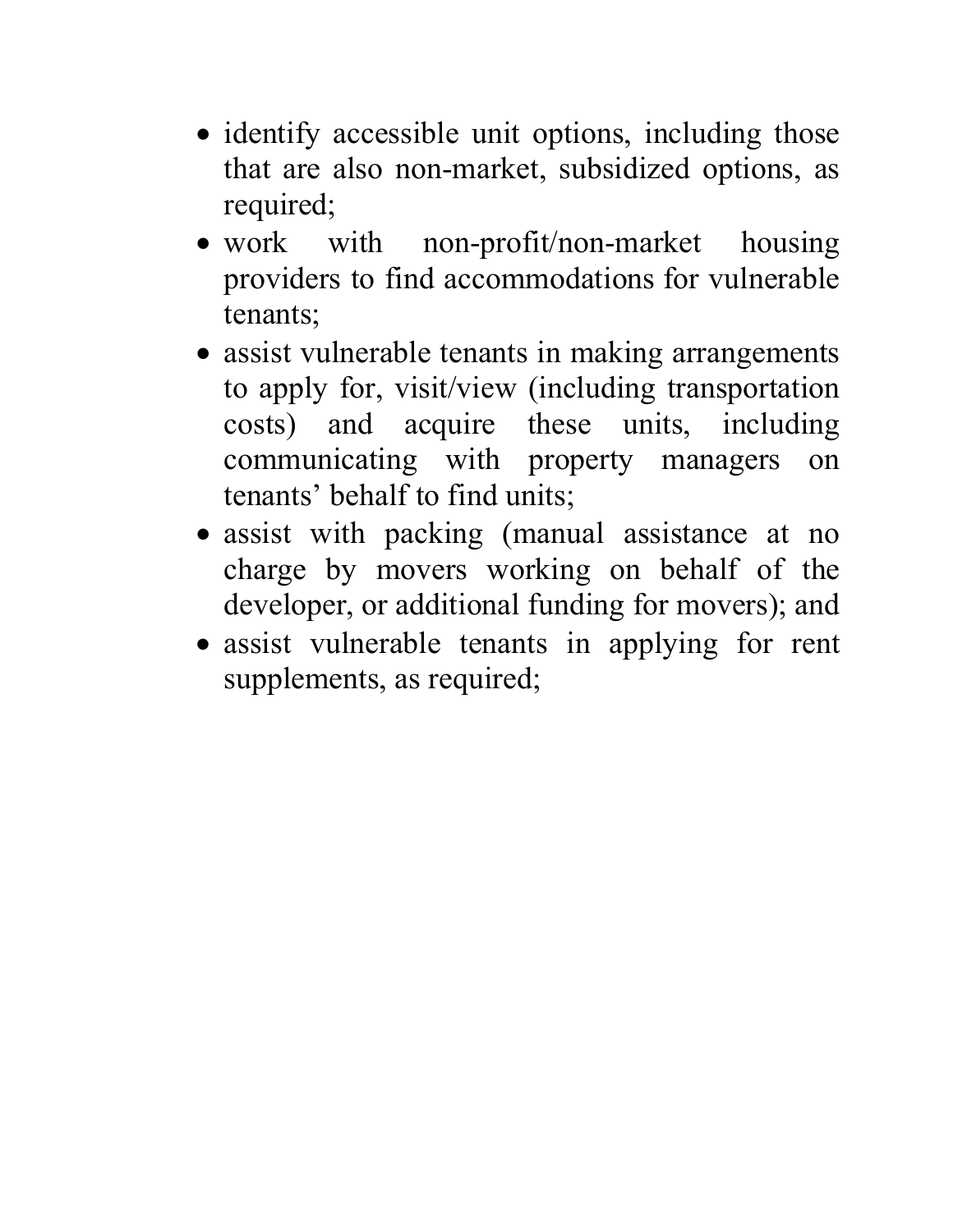# **City of Langley's Tenant Relocation Policy in the Official Community Plan:**

# 1.18 Tenant Relocation Plans

Require development permits for redevelopment or major renovations resulting in permanent relocation of tenants in existing residential rental units to provide a Tenant Relocation Plan. At a minimum, and along with Council Policy regarding tenant relocation, the Tenant Relocation Plan must include the following components:

*1.18.1 Early communication with tenants;*

*1.18.2 Designated Relocation Coordinator;*

*1.18.3 Financial Compensation provided based on length of tenancy and Residential Tenancy Act;*

*1.18.4 Arrangement, at the choice of the applicant, for insured moving company or a flat rate payout for moving expenses;*

*1.18.5 Assistance finding new accommodation and relocation; and*

*1.18.6 Existing tenants shall be provided Right of First Refusal to move back into the new building or at the new non-market rents in circumstances when the replacement unit is social housing.*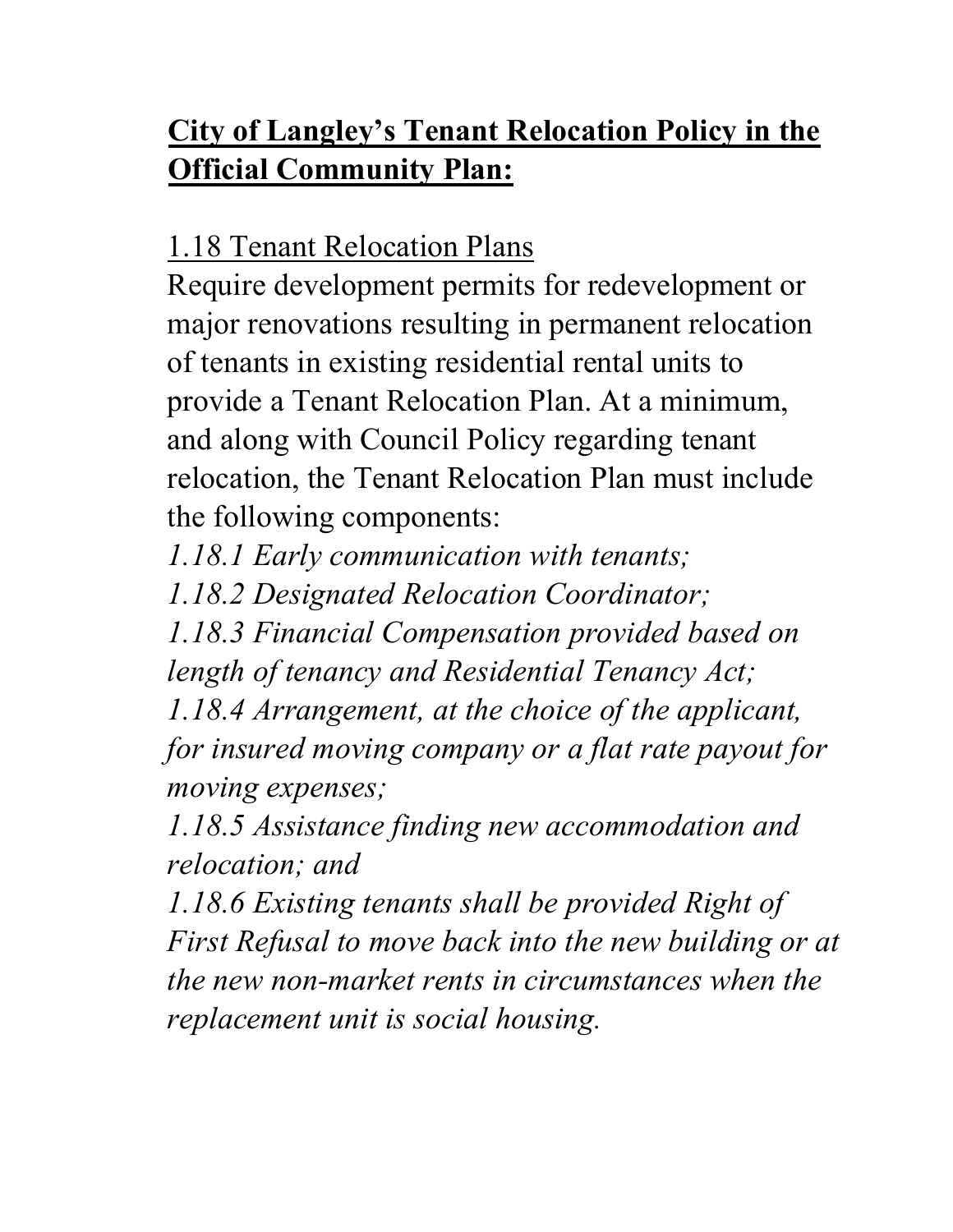#### **City of Langley Staff Contact**:

Carl Johannsen, Director of Development Services Tel: 604-514-2815 or [cjohannsen@langleycity.ca](about:blank) 

# **Langley City Council:**

Mayor: Val Van Den Broek Tel: 604-514-2801 (City Hall Office) Cell: 604-787-4729 or  $\frac{\text{mayor}}{\text{(a)length}}$ 

Councillor Paul Albrecht: Cell: 604-787-4725 [palbrecht@langleycity.ca](about:blank) Councillor Teri James: Cell: 604-626-3844 [tjames@langleycity.ca](about:blank)  Councillor Gayle Martin: Cell:778-227-7132 [gmartin@langleycity.ca](about:blank)  Councillor Nathan Pachal: Cell: 778-288-8720 [npachal@langleycity.ca](about:blank)  Councillor Rudy Storteboom: Cell: 604-787-4716 [rstorteboom@langleycity.ca](about:blank)  Councillor Rosemary Wallace: Cell: 604-346-6487 [rwallace@langleycity.ca](about:blank)